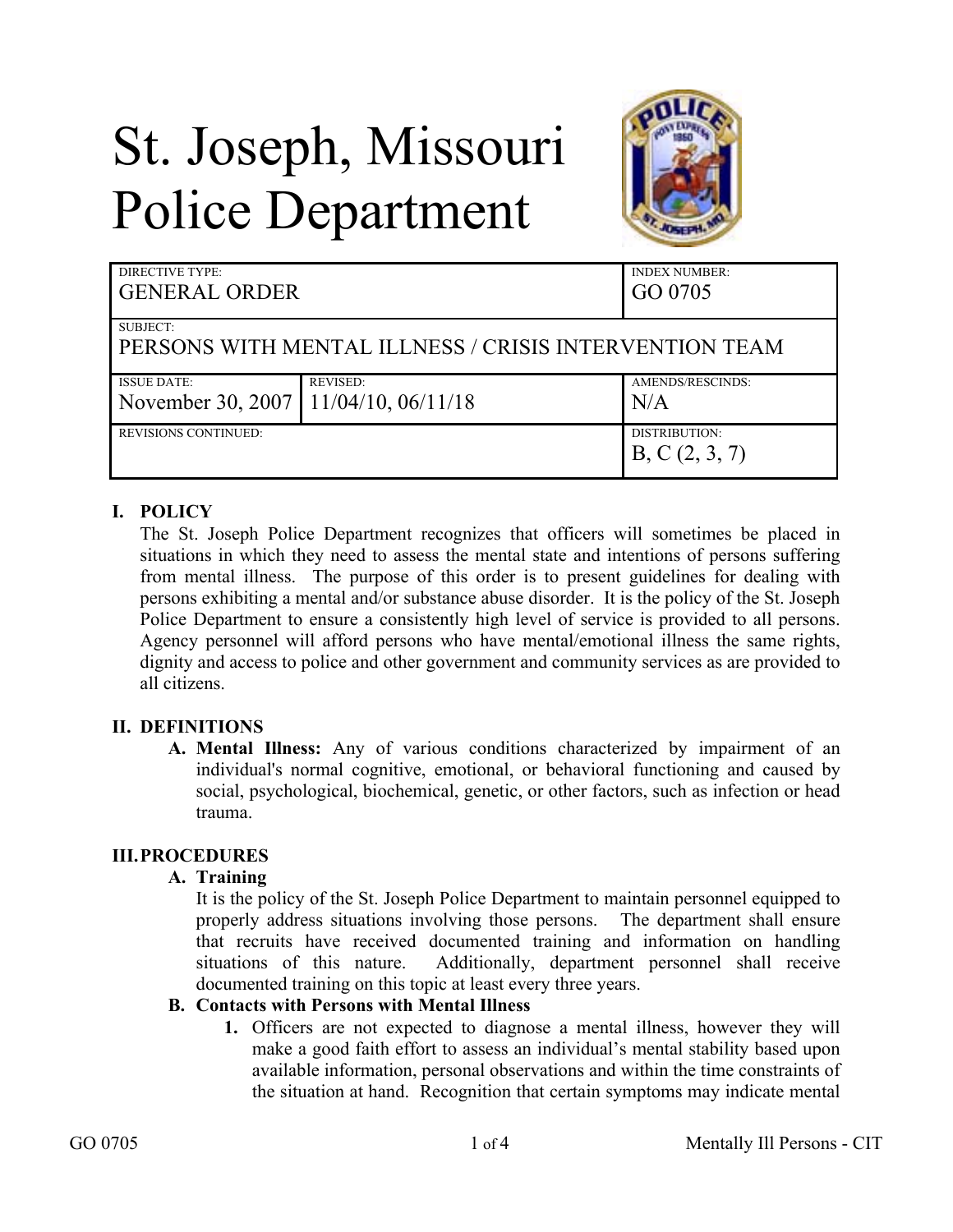illness will assist officers in making the appropriate response to the individual and situation. The degree to which these symptoms exist varies from person to person according to the type and severity of the mental illness.

- **2.** Symptoms of mental illnesses may include, but are not limited to:
	- **a.** Loss of memory;
	- **b.** Delusions;
	- **c.** Depressions, deep feelings of sadness, hopelessness, or uselessness;
	- **d.** Hallucinations;
	- **e.** Manic behavior, accelerated thinking and speaking, or hyperactivity;
	- **f.** Confusion;
	- **g.** Incoherence;
	- **h.** Extreme paranoia.

### **C. Interactions with Mentally Ill Persons**

- **1.** Officers should use the following guidelines when approaching, interacting, interviewing or interrogating person/s who have or exhibits symptoms of, mental illness:
	- **a.** Be friendly, patient and encouraging, but remain firm and professional;
	- **b.** Remove distractions, upsetting influences/people from the scene;
	- **c.** Speak simply and briefly, and move slowly;
	- **d.** Remain calm and avoid overreacting;
	- **e.** Check for and follow procedures indicated on medic-alert bracelets/necklaces;
	- **f.** Understand that rational discussion may not take place;
	- **g.** Recognize the person may be overwhelmed by sensations, thoughts, frightening beliefs, sounds ("voices"), or the environment;
	- **h.** Be aware that the uniform and accessories may frighten persons with mental illnesses. Attempt to reassure them that no harm is intended;
	- **i.** Do not try to talk the person out of their delusional beliefs. Instead, try to find common ground with them to gain their cooperation and trust, without necessarily agreeing with them;
	- **j.** Announce actions before initiating them (when safety permits).
- **2.** Officers should generally avoid the following actions:
	- **a.** Moving suddenly, shouting, or giving rapid orders;
	- **b.** Touching the person without announcing your intentions (unless essential to safety);
	- **c.** Crowding the person or forcing discussion;
	- **d.** Expressing anger, impatience, or irritation;
	- **e.** Using language such as "mental" or "mental subject" in their company;
	- **f.** Challenging delusional or hallucinatory statements.

### **D. Legal Requirements**

- **1.** Officers should remember that having a mental illness is not a crime. No individual should be arrested for behavioral manifestations of mental illness that are not criminal in nature. A person with a mental illness may only be taken into custody when:
	- **a.** The individual has committed a crime;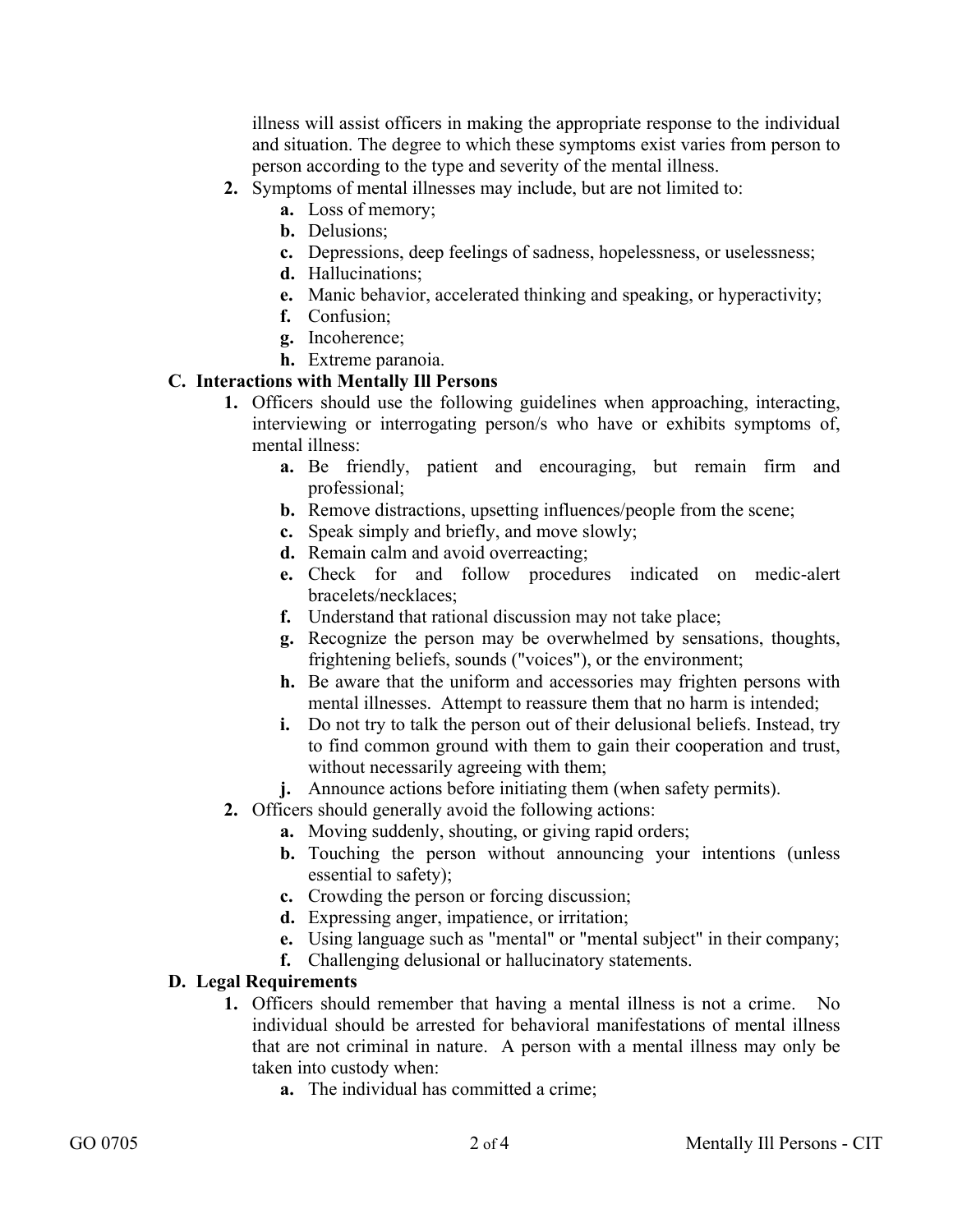- **b.** The officer has reasonable cause to believe that the person suffers from a mental disorder and that the likelihood of serious harm by such person to himself or others is imminent unless such person is immediately taken into custody (see RSMO 632.305 'Ninety-six hour holds');
- **c.** In response to a court order or directive of a mental health or medical practitioner who has legal authority to commit a person to a mental health facility (RSMO 632.305).

#### **E. Options for Disposition**

Officers are expected to use discretion in determining which of the following options best resolves an incident involving mentally ill person/s. The safety and well-being of the person and the community shall be the primary determining factor in deciding which of the following options is chosen:

- **1.** Refer or transport the person for medical attention if they are injured or abused;
- **2.** Outright release. This would occur when;
	- **a.** The person poses no serious threat to themselves or others; and
	- **b.** The person does not want assistance from the police or mental health professionals;
- **3.** Release to care of family, caregiver or mental-health provider;
- **4.** Refer or transport to mental-health or substance-abuse services. Officers may arrange for a voluntary screening by a qualified mental-health or substance abuse professional in place of an involuntary detention , when appropriate;
- **5.** Assist in arranging voluntary admission to a mental health facility, if requested;
- **6.** Transport for involuntary emergency psychiatric evaluation, if criteria are met (RSMO 632.305);
- **7.** Arrest, if a crime has been committed.

# **F. Imminent Threat Situations**

Involuntary Detentions-Missouri Revised Statutes 632.305 and 631.120 grant peace officers the authority to take persons into custody for mental health and substance abuse issues under limited circumstances. Persons **may** be taken into custody when:

- **1.** The officer has reasonable cause to believe the person suffers from a mental disorder or substance abuse issue and,
- **2.** The person presents an **imminent** likelihood of serious harm to himself or others as a result of these issues unless taken into custody, and
- **3.** When these conditions are met, the officer may present them to the appropriate facility and complete an application for initial detention for evaluation and treatment for a period not to exceed ninety-six (96) hours.
- **4.** When there is a reasonable cause to believe that serious harm is imminent if action is not taken, officers of the St. Joseph Police Department **shall** ensure the individual is presented to an appropriate facility either voluntarily, or for involuntary detention if the individual refuses evaluation/treatment on their own.